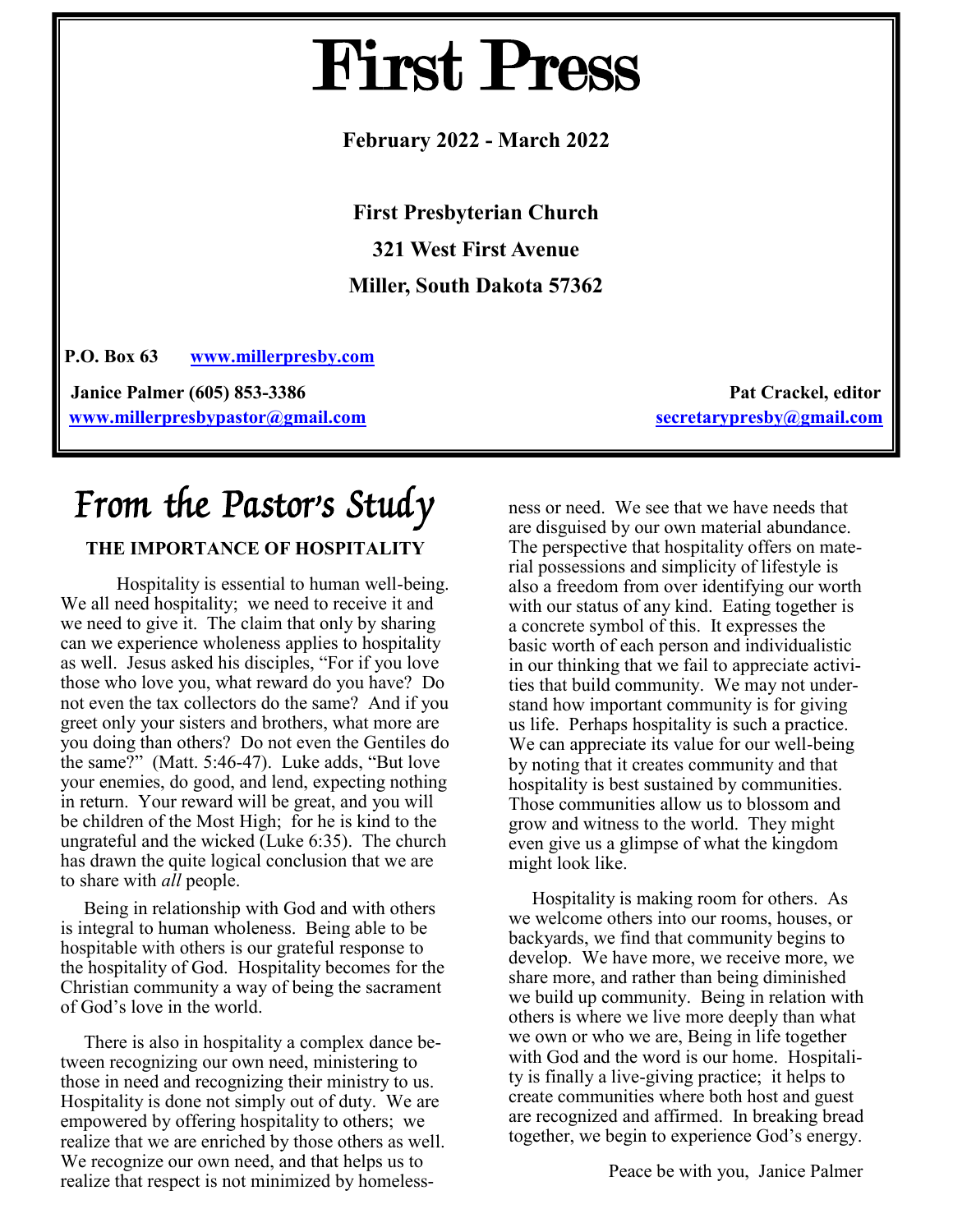### **SESSION REPORT**

Session held its regular meetings on December 14, 2021 and January 12, 2022 in the Campbell Library

#### **Communion**

served 70 on December 5th

#### **Funerals**

Sally Resel December 6, 2021 Bernie Huisman January 8, 2022 Welcome new Elders: Mike Runge

Dee Sivertsen



PW is going strong. We are serving funeral lunches again. If you get a call to help with one –either working at them or furnishing food, please do so if you are able.

Bible Study has resumed on the 3<sup>rd</sup> Wednesday of the month in the Church basement. Please consider joining the group for learning more about the Bible and some great fellowship.

We met in January and decided to condense our funeral groups from three groups down to two groups. We may have

to serve more often, but if gives us more people to contact for help. We also discussed more local projects. Some of these projects include making up to- go meals ahead for those who are ill or in need of them in our Church family and having some activity nights to involve our congregation more. We also plan on making heath care kits for people who are in need of them. Please let Charlene or Dawn know if you would be willing to volunteer to chair this project. If you have any suggestions as to what we can do to make our group stronger and more active, please let Charlene Beckett or Dawn Haar know. We are always looking for new activities and ideas. Let's make us an active and productive group again.

Charlene Beckett



The Bell Choir will not be practicing until next fall. We are looking for new members. So please consider ringing with us! Contact any bell choir member or the director. Let's keep this music tradition going! Thank you,

Ray Caffee, Director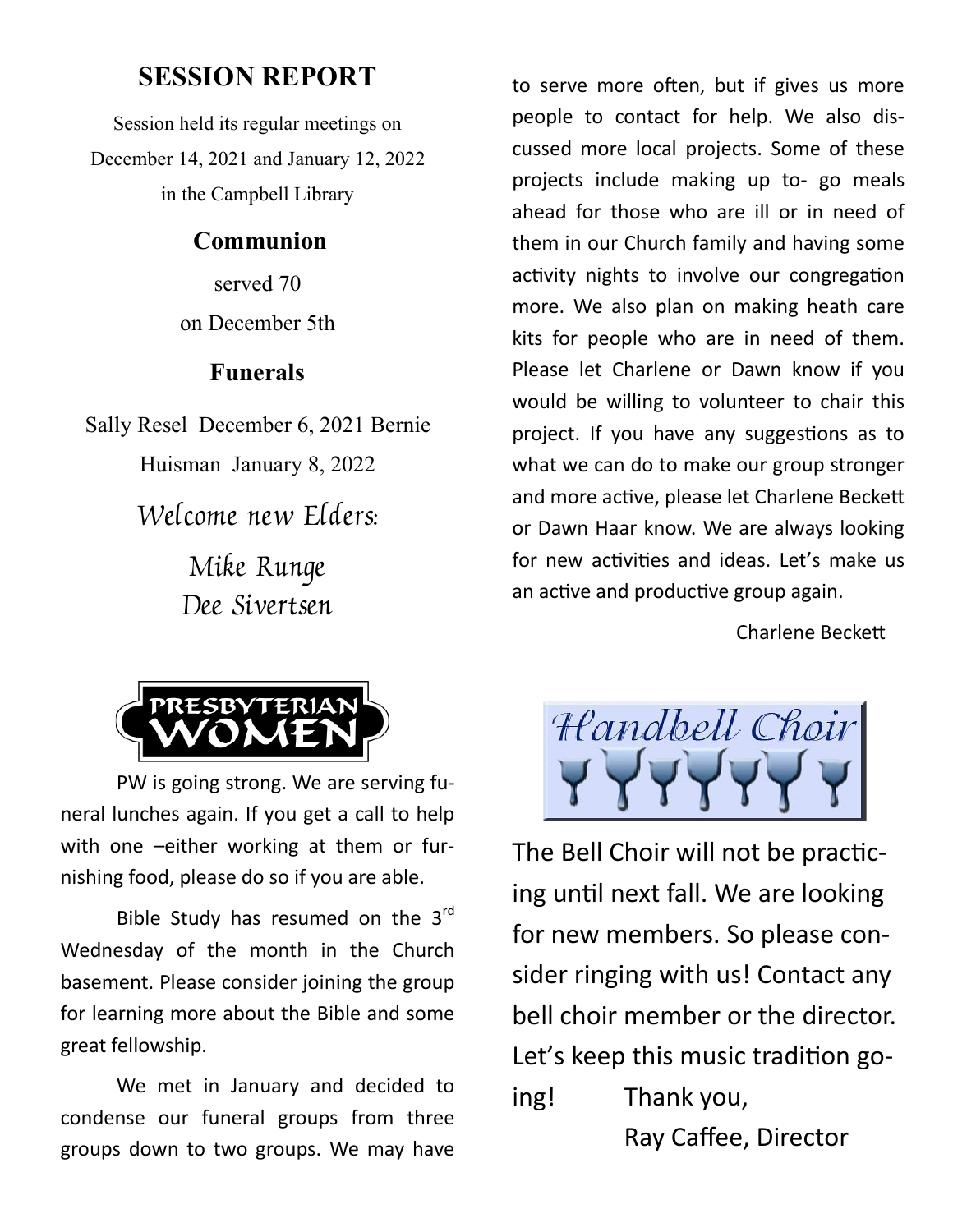# Sanctuary Choir Report

Reaching an opportunity when we could sing one of our favorite anthems took not one, not two, but three Sunday morning efforts. Finally, we were able to pour it on (I Can Do All Things" -- eventually) and, though our choir numbers were smaller than the numbers we're used to, those who took it on did a great job in spite of some missing voices. Nice work, Songbirds.

We're hoping that the weather would at least be somewhat predictable in the next weeks and months so we can bring out some anthems we haven't yet sung.- Janice Palmer

## **CHRISTIAN EDUCATION**

**"But let justice roll down like waters and righteousness like an everflowing stream" Amos 5:24** 

The Sunday school students presented "A Super Christmas" on December 12th. It's about a group of famous superheroes who discover that while Baby Jesus did come to save the world, he won't be stealing their jobs. Kelly Wagner and Laura Duxbury directed the program and many more thanks for those individuals that helped with music, technology, and organization. The church service and program included all students, preschool through grade 8. Treat bags were sponsored by Mike and Stephanie Edwards and were handed out to the children after the program.

The Farm and Home Show was a huge success!! The Sr. Youth Group cannot thank everyone enough for buying the cheese and also for being instrumental in selling it. What a tremendous help you have been and you are appreciated!

There is a little cheese left. If you are interested, contact Kylie, Kevin or Stephanie.



Our Sunday school teachers and helpers do a fantastic job preparing and presenting lessons for the youth and adults in our church. We are grateful for their dedication and hard work for the ministry of Jesus Christ.

Attendance and participation in our Christian Education opportunities are encouraged. Spiritual formation of the members of our congregation is part of our ministry here. We ask for your prayers for our teachers and students as they continue to learn and grow together in faith.

**Keep a lookout for the greeter & usher list starting on Feb 6th! If you're not able to come on that specific date, let me know.** 

**Submitted by Stephanie Edwards**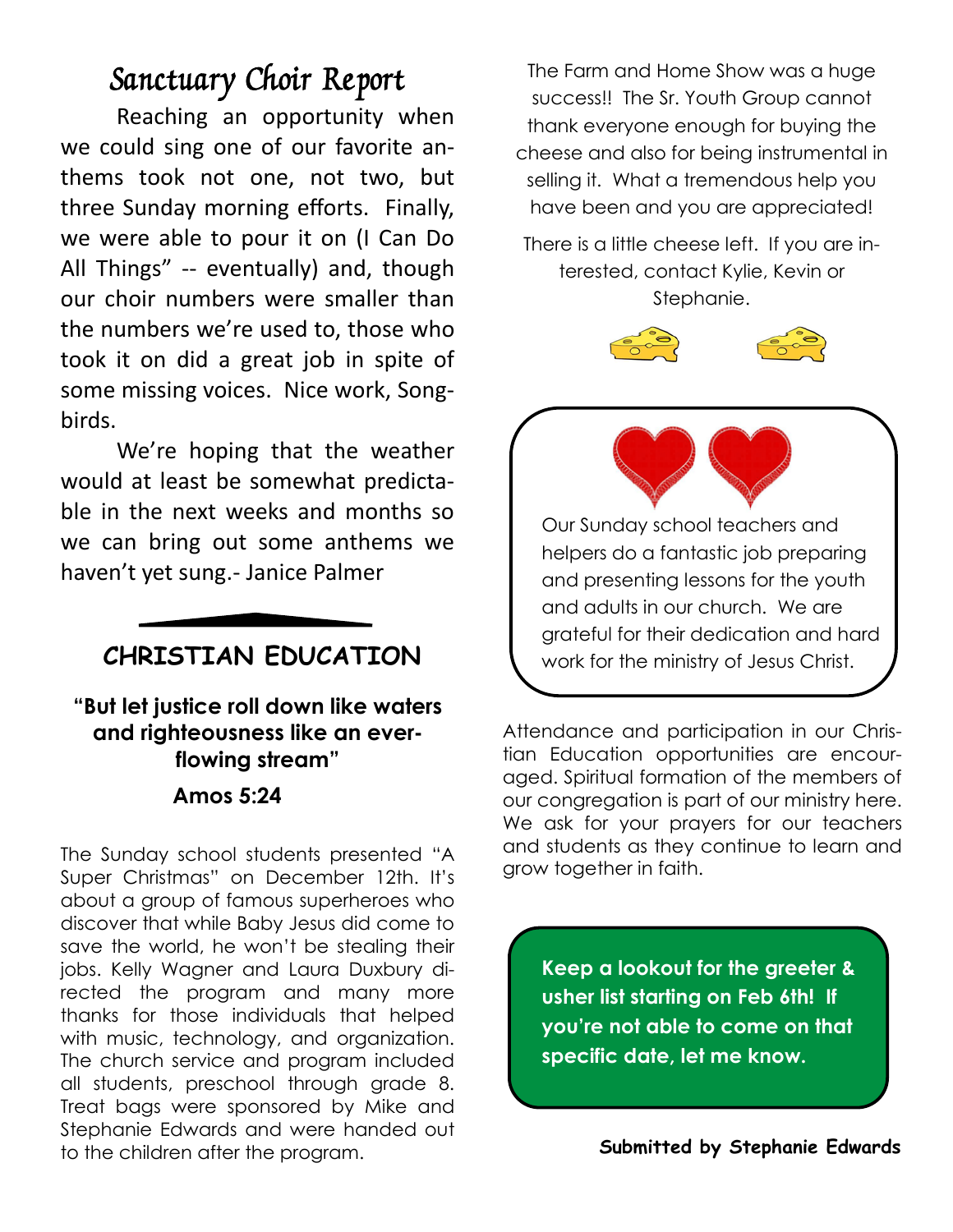

# **Sunday School Greeter and Usher List 2022**

# **Greeters Ushers**

- **Feb. 6** Sophia, Liliana & Xavier Flores Justin and Laura Evans
- **Feb. 13** Peyton and Rylie Moss Briggs & Kagan Runge
- **Feb. 20** Bennett & Tanner DeHaai Aubrey DeHaai, Carlie Selting
- **Feb. 27** Quinnley & Arielle Miner Bryleigh Resel, Ruby Carder Teague Resel
- **Mar. 6** Corbin and Caiden Kruml Carter Kruml, Davin Bossert
- **Mar. 13** Adrian & Adlie Winter Mark & Cole Cavenee
- **Mar. 20** Rya Wagner, Vaelynn Welk **Owen & Oliver Fritzsche**
- **Mar. 27** Ava and Nicholas Johnson Alexis & Brooks Johnson
- **April 3** Brecken & Kaihlyn Anderberg Shaylee & Jaden Anderberg
- **April 10** Blake and Grace Hofer Eric & Ian Speck
- **April 17** Jordyn & Jake Pugh **Heather Resel, Jayce Pugh**
- **April 24** Lawson & Ollie Wagner Ben Wangsness, Landon Wagner
- **May 1** Hadlee & Harper Duxbury Cody & Carter Fanning
- **May 8** Nora Droz, Fox Palmer **Haistyn & Haylie Huss**

*If you cannot be here on your designated Sunday, please trade with someone or find a replacement. Please let Patty or Stephanie know of the change.*